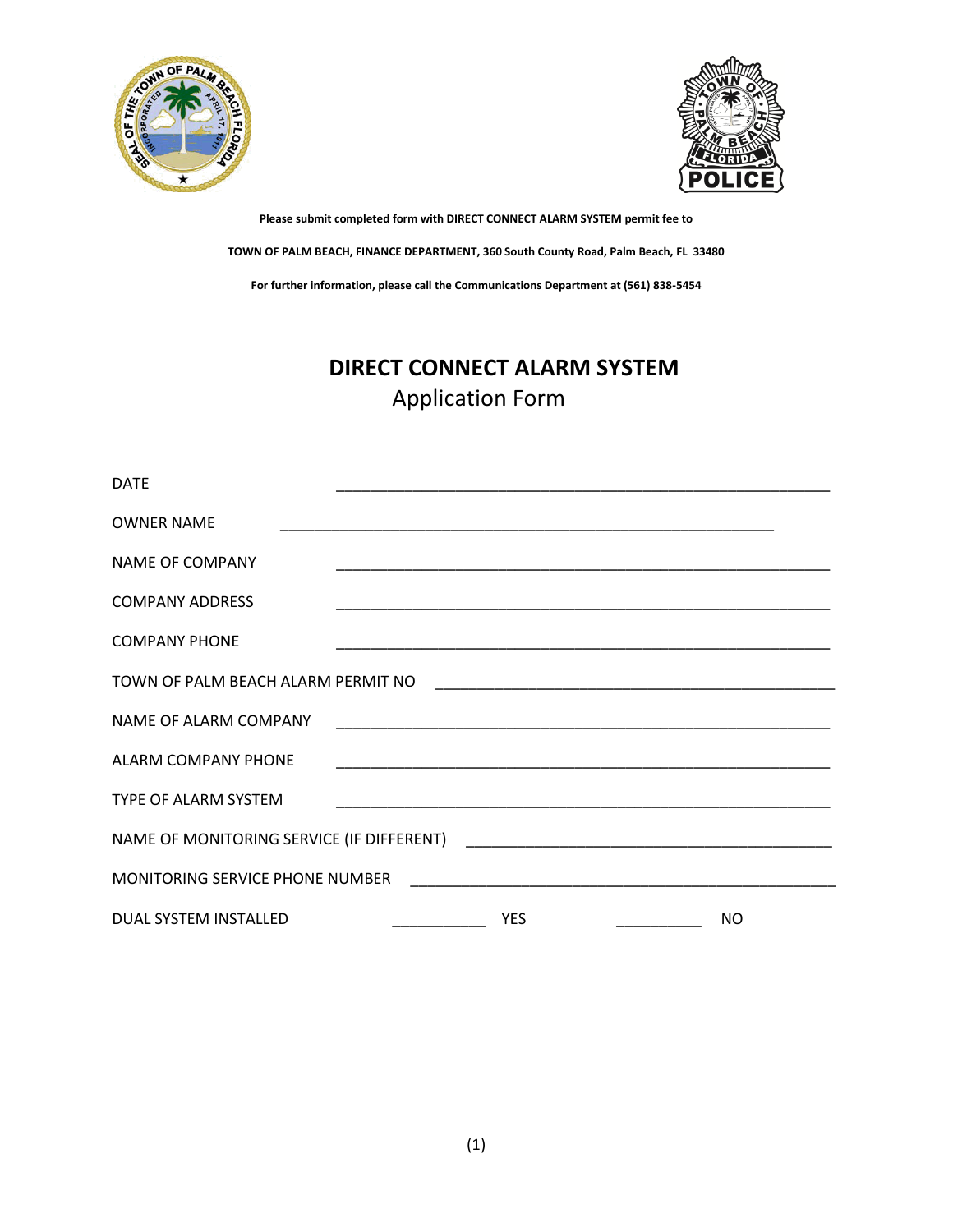



### EMERGENCY CONTACT INFORMATION – Must be able to respond in 30 minutes at request of police

| 1. |                                       |
|----|---------------------------------------|
|    |                                       |
|    | Responder Has Key (YES/NO) _________  |
| 2. |                                       |
|    |                                       |
|    | Responder Has Key (YES/NO) __________ |
| 3. |                                       |
|    |                                       |
|    | Responder Has Key (YES/NO)            |

### ZONE INFORMATION

| Number | Description |  |
|--------|-------------|--|
|        |             |  |
|        |             |  |
|        |             |  |
|        |             |  |
|        |             |  |

Note: Any additional zones may be submitted on a separate sheet.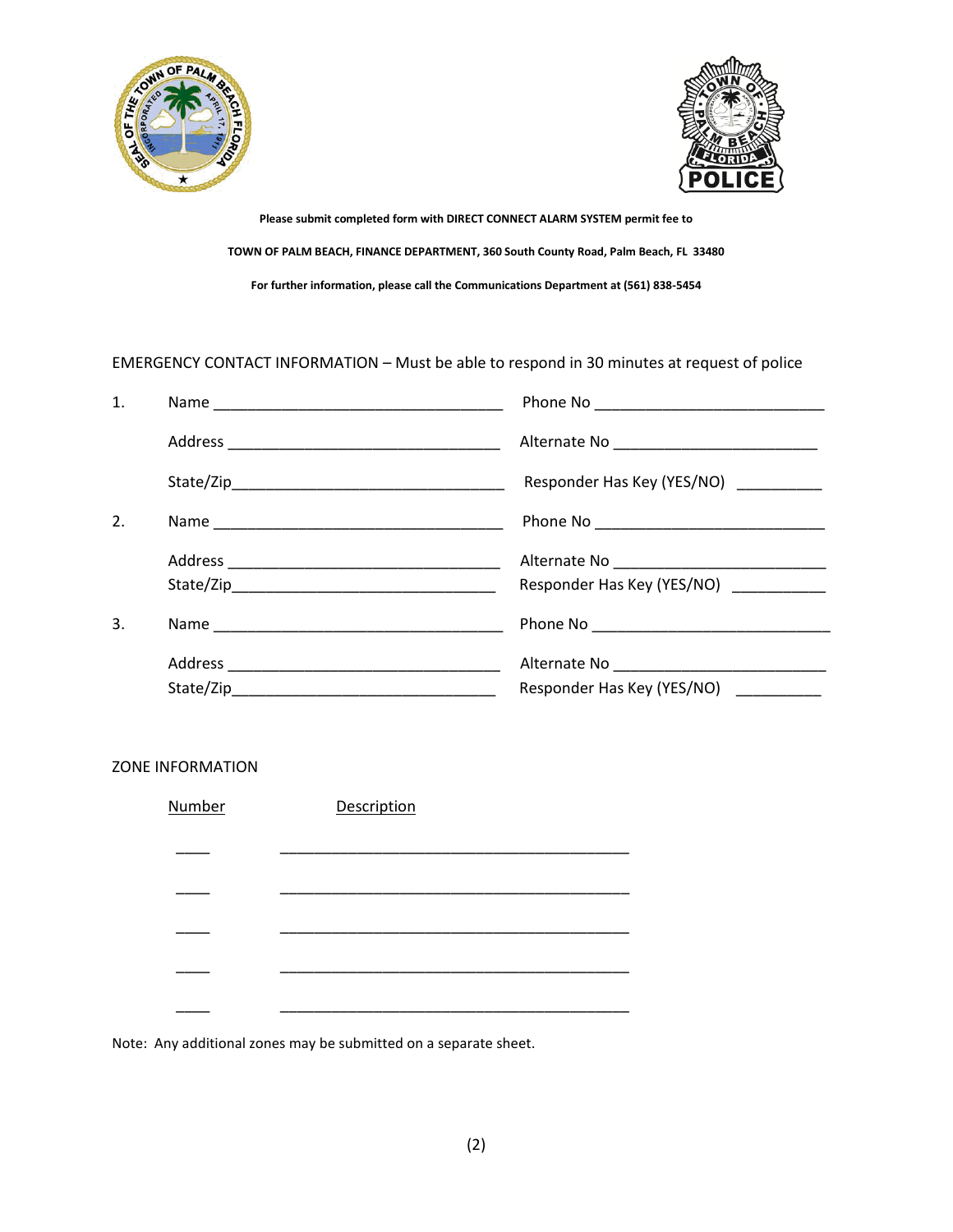



## **PALM BEACH POLICE DEPARTMENT**

### **DIRECT CONNECT ALARM SYSTEM**

The Palm Beach Police Department is committed to using every resource at its command to assist the business community. Advances in computerization have now made it possible for the Police Department to offer a valuable new service.

As a business owner in the Town of Palm Beach, you can have your business burglar alarm connected directly to the police department – in addition to your alarm company.

#### **WHAT IS THE ADVANTAGE OF THE DIRECT CONNECT ALARM SYSTEM?** Q

*If your alarm is activated, your alarm monitoring company and the Palm Beach Police Department will be notified simultaneously. This will allow us the immediate dispatch of police officer – avoiding the delay between the time the alarm monitoring service is notified, confirms the emergency, and then calls the police department. With the Direct Connect Alarm System the police department and your alarm company are notified at exactly the same time. This will allow the police department to respond even more quickly to alarm activation at your business.*

### **CAN I CANCEL MY PRESENT ALARM COMPANY?**

*This system works in conjunction with your alarm company and in order to participate in DIRECT CONNECT ALARM SYSTEM, you must maintain your burglar alarm service. If your current alarm does not include a duplex reporting system, your alarm company may charge you a one-time fee for installation of this feature.*

#### **WHAT ABOUT FALSE ALARMS?** Q

Q

*With the DIRECT CONNECT ALARM SYSTEM, the Palm Beach Police Department will respond to all alarm calls. You will not be charged for the first 15 false alarms.*